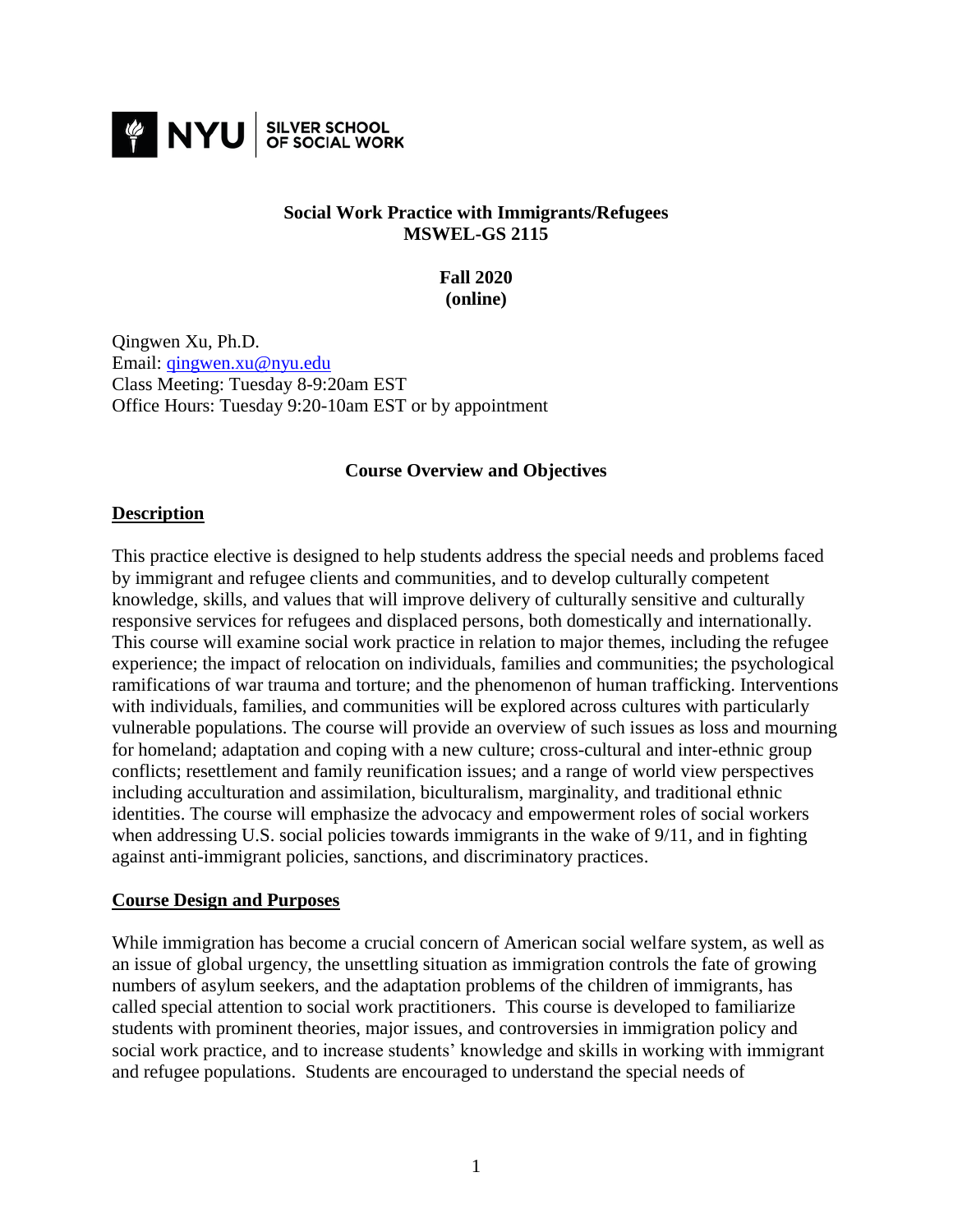immigrant/refugee groups and unique challenges they have been facing from comparative and interdisciplinary perspectives, and to seek applications to and implications for diversity.

This course will introduce students to a sampling of recent theoretical work in various academic disciplines dealing with immigration; an examination of the materials will highlight isomorphic conditions—as well as differences—in immigration discussions, policies, social work interventions, and outcomes. The course is then to examine special groups of refugees, human trafficking victims, and the Muslim/Islamic people after 911. Practice models and programs with immigrant/refugee individuals, families, and communities will be explored across cultures with particularly vulnerable populations.

This is a working seminar. Students are expected to participate in all class discussions and are responsible for all readings. Students need to be task oriented, exhibit sound time management, and contribute to a productive working relationship.

# **Learning Objectives**

Upon completion of the course, students are expected to have achieved the following knowledge, skill, and value objectives:

Knowledge

- 1. Be knowledgeable about the interdisciplinary thinking and theories of migration and immigration process
- 2. Be aware of the complex factors affecting immigrants, refugees, and their families, and be knowledgeable about a differential assessment of immigrant populations
- 3. Be familiar with empirical literature on immigration and have a comprehensive view of the discussions and pressures affecting immigrant and refugee population
- 4. Be knowledgeable about clinical issues, working with different types of immigrant communities

Skills

- 1. Be able to assess the implications of various responses to social needs of immigrants and refugees
- 2. Be able to provide effective intervention based on a differential assessment of immigrant populations
- 3. Develop a working relationship with immigrant communities

Value

- 1. Demonstrate sensitivity to issues, problems, and needs related to the population of immigrants and refugees
- 2. Clarify potential ethical dilemmas that may result from the incongruence of social, professional, and personal values while working with immigrants and refugees
- 3. Have a clear understanding of the dynamics and consequences of oppression and discrimination addressed to immigrants and refugees
- 4. Promote social changes and policy interventions that will facilitate the achievement of social and economic justice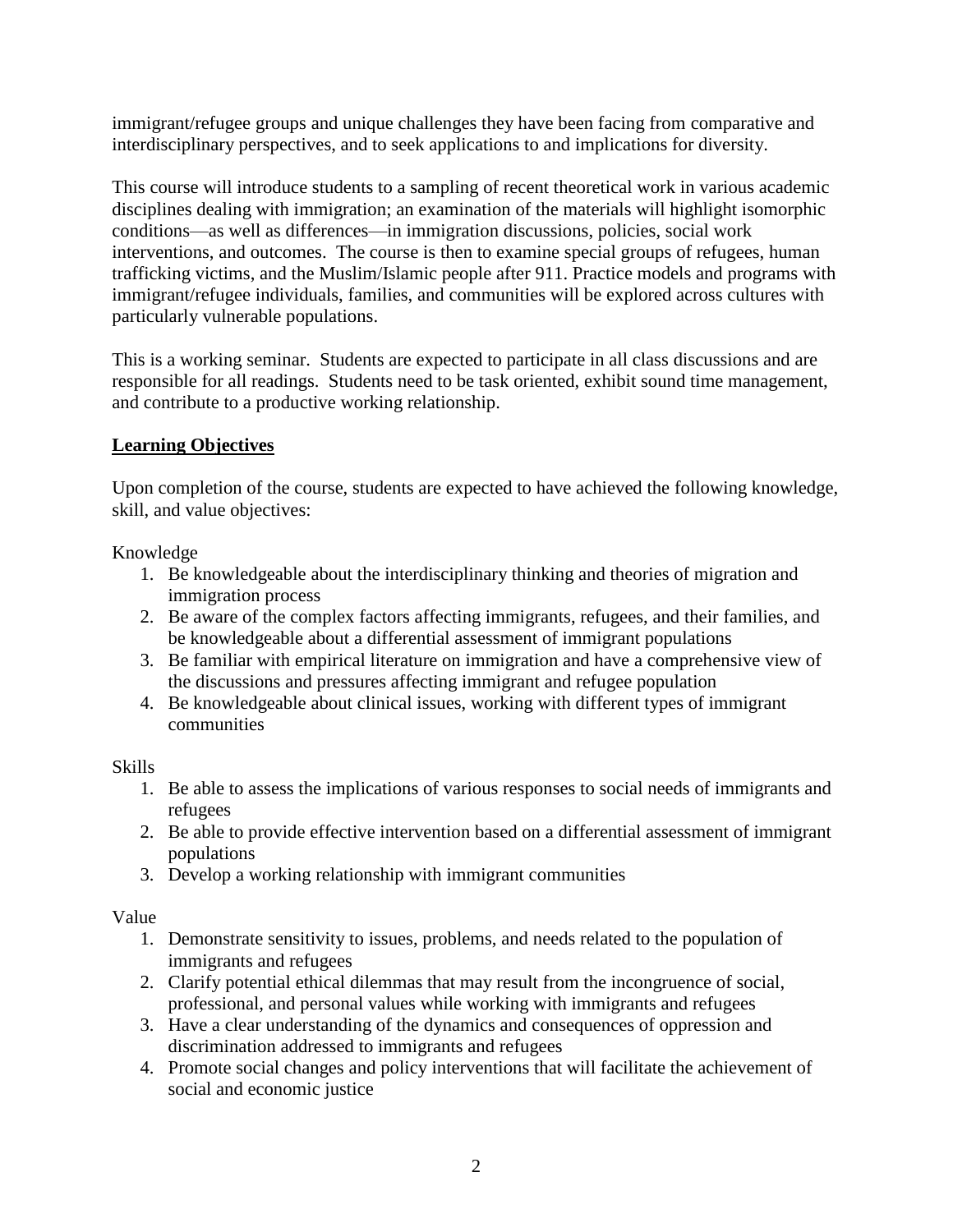## **Assignments and Grading**

| Assignments/Requirements | Points | Due Date |  |
|--------------------------|--------|----------|--|
| Participation            | 20     | on-going |  |
| Interview                | 10     | 9/15     |  |
| Policy Paper             | 30     | 10/13    |  |
| <b>Practice Paper</b>    | 40     | 12/15    |  |
|                          |        |          |  |
| <b>Total Points</b>      | 100    |          |  |

### **Participation (20%)**

This course is using NYU Classes, Zoom, and Voice Thread to support remote learning; online participation is essential to the learning experience and results. Students are anticipated to complete reading materials and watch pre-recorded class lectures before the class meeting; weekly class meetings are primarily for discussions and reflection. Attending classes on time is important; if students are unable to attend a particular class for some reasons, please let the instructor know ahead of time.

The instructor encourages participation by every student. Class participation is graded based on students' performance, such as being attentive in class, participating in class discussions in a thoughtful and meaningful way, and respect for the ideas and opinions of your classmates.

## **Assignment One: Interview (10%)**

Please interview a family member or friend who has immigrated to the United States. Please try to determine: When, why, and how did he/she immigrate? And what are the social problems or barriers he/she has encountered in adjusting to life in the United States? Take notes while you interview and report your interview to the class. Nothing in writing required to be turned in.

## **Assignment Two: Policy Paper (30%)**

Choose one option (see below) and write a 10-page "Policy Paper".

### Option One:

As a member of a national commission on immigration reform, you are asked to draft a conceptual memorandum outlining the basis for a new immigrant policy that will facilitate the adjustment of newcomers and encourage their incorporation, integration and inclusion to the United States. The memorandum needs to identify the key values that support your immigrant policy, how you distinguish between the various categories of immigrants and what should (or should not) be done for them. Please also identify the pros and cons of the position you take.

### Option Two:

As a staff member on the Commission on Immigration Reform, you have been asked to develop a position paper on the pros and cons of legalizing the status of undocumented immigrants in the United States. The position paper should recommend a policy choice and present the basic structure (premises) of the policy (e.g., who should have their status legalized, what criteria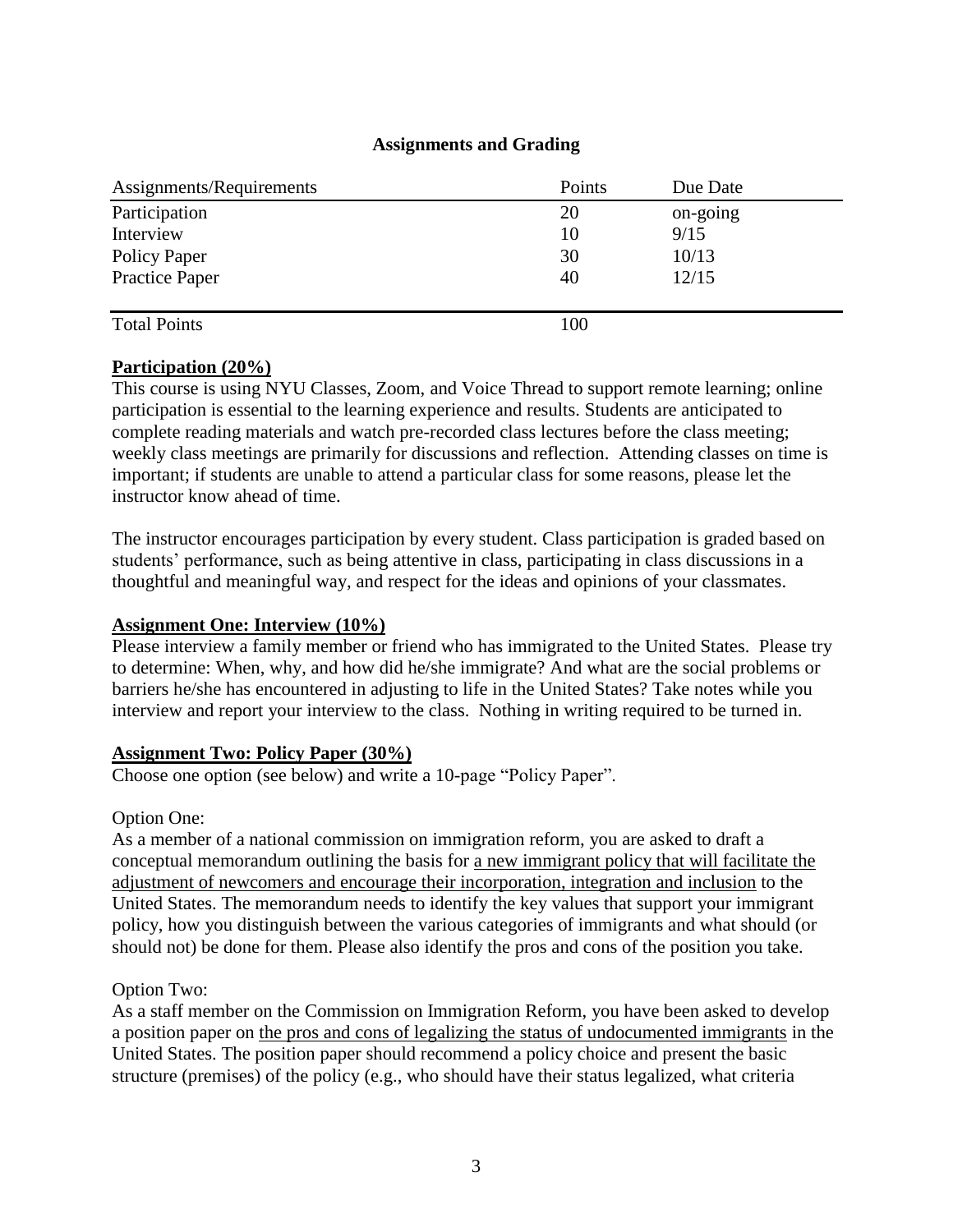should be used, what numerical ceiling (if any) should be created, and what benefits they should receive).

## **Assignment Three: Practice Paper (40%)**

Write two short essays to address the following cases and questions.

## Clinical Case:

Miranda is a 28-year-old married, heterosexual woman, who comes to this family service agency seeking support following the recent death of her mother. Miranda complains of feeling sad every day, having difficulty sleeping and having difficulty parenting her three children, Marta age 8, Jose age 5, and Teresa age 3. Miranda and her family moved here from South America six years ago, as her husband found employment with a trucking company that paid significantly more money than he could earn in South America. Miranda's mother moved with them and was living with Miranda, her husband and children when she died. Miranda's mother was diagnosed with stage 4, metastasized lung cancer 8 months ago. Her death one month prior to Miranda's initial appointment was surprising to Miranda as she had hoped that the treatment would work and would result in remission. Miranda reports with pride that her elder daughter Marta is doing well in second grade. She describes her as a "good girl" who helps around the house and helps Miranda care for the younger children. Jose is currently attending pre-school. Miranda reports some concerns about his behavior as preschool teachers have been expressing concern to her that he may have ADHD. He is often in trouble at school, has difficulty following directions and focusing on simple tasks such as drawing pictures and listening during story circle. She reports that her relationship with her husband is good and that he is a "good man", but that he is frequently away from home due to his job, which sometimes requires that he transport materials across the state. He is sometimes away from home for 2 or 3 nights in a row. Miranda presents as very sad and tearful. She is seeking some relief from her sadness and some way to cope with the general stress of her current life circumstances.

Questions: What are you thinking? What is worrying you? Do a case analysis and proposal a service plan and discuss how the plan fits Miranda's needs.

## Community Case:

A non-profit community-based agency finds itself serving a growing number of Asian immigrant families in the community. The Executive Director of the agency recognizes that it must refashion its mental health services to best serve this new group of clients. You have been charged with reviewing and critiquing existing mental health programs on some facet of immigrant or refugee mental health (trauma, loss, acculturation stress, to name a few), and develop service programs culturally appropriate and effective.

Questions: What are your reflections of the task assigned by the Executive Director? What parameters would you consider when reviewing and critiquing existing mental health programs? From the "evidence-based practice" perspective, when developing new service programs, how to assure the service program culturally appropriate and effective?

# **Expectations for Writing Work**

Students are to follow the standards of the *APA Manual* by requiring citations and references in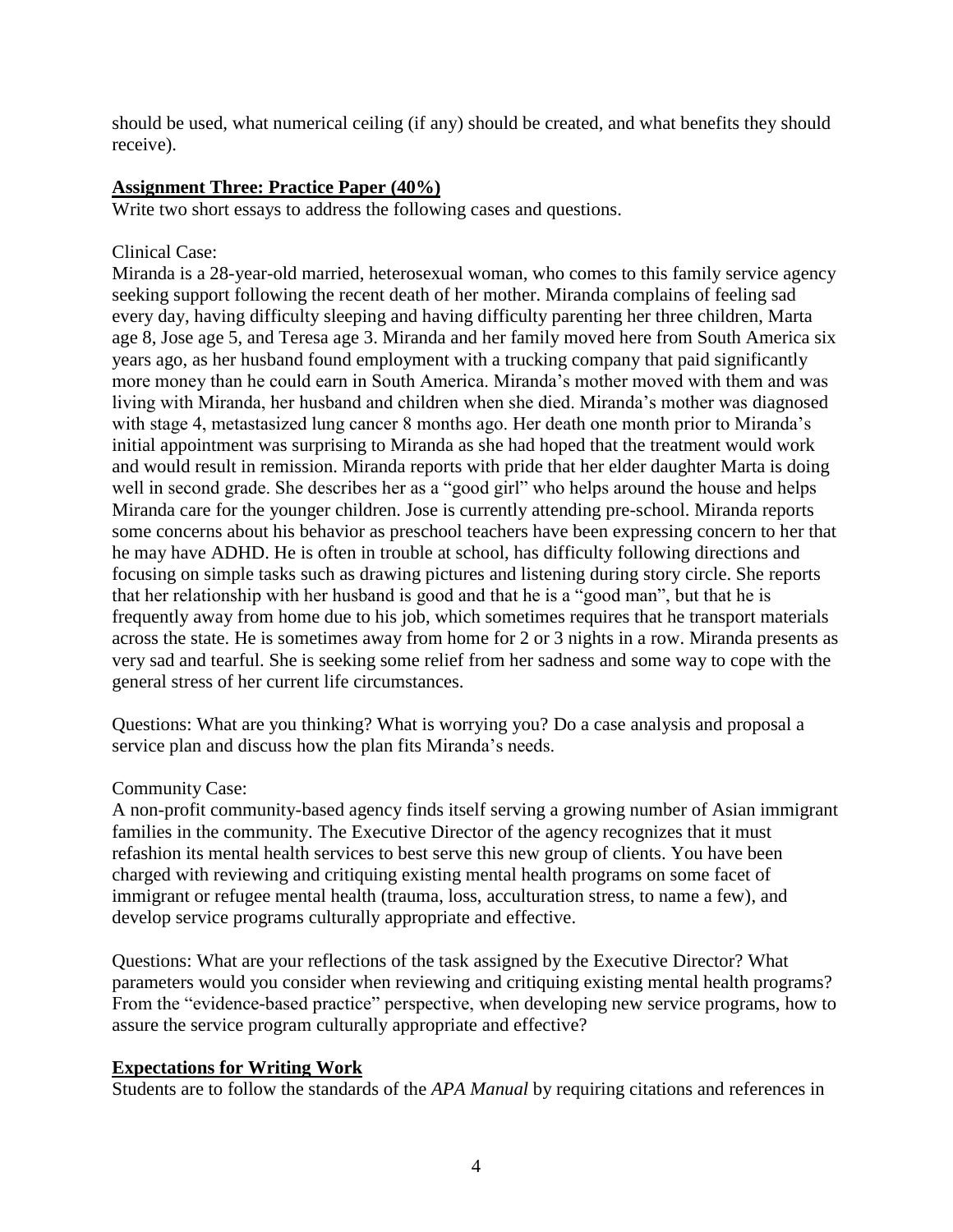both written and power point presentations. The spirit of giving credit for the ideas of others, when credit is due, is the guiding principle. This expectation applies to all written work unless your professor specifically makes a particular exception for a particular assignment. *Material that is not correctly cited will be considered plagiarized and provides grounds for academic discipline.* In addition to using correct APA format, all written assignments must be doublespaced, typed with a Times New Roman 12-point font, and have 1-inch margins. Assignments should adhere to the page number guidelines. In addition, assignments should be carefully proofread for spelling and grammar.

### **Policy on Late Assignments**

Falling behind in readings or other assignments can be detrimental for academic success. In the unlikely event that you must turn in any assignment late, you must speak to the instructor immediately. Please notify the instructor of extenuating circumstances.

| The common of Boothing and about forte ming the table below to buggebreat |              |             |              |  |
|---------------------------------------------------------------------------|--------------|-------------|--------------|--|
| Point Total                                                               | Letter Grade | Point Total | Letter Grade |  |
| $100 - 94$                                                                | A            | 86 - 84     | B            |  |
| $93 - 90$                                                                 | $A-$         | $83 - 80$   | $B-$         |  |
| $89 - 87$                                                                 | B+           | $79 - 77$   |              |  |
| $76 - 74$                                                                 | $\cap^*$     | $73 - 70$   |              |  |
| $69 - 67$                                                                 | $1) +$       | $66 - 65$   |              |  |
| 64 below                                                                  |              |             |              |  |

*If exams or scoring are used, following the table below is suggested:*

\*Grades below a C should be calculated as an "F" for graduate students

### **Expectations for Attendance**

Students are required to attend all classes and to notify the instructor if they will be absent. It is the student's responsibility to make up for missed materials. To make up for missed classes, students may be required to do additional work at the discretion of the instructor.

The expectation of the professional learning community is that all members be present and on time for each session. Though unforeseen emergencies do happen, consistent and punctual attendance is a basic expectation across the MSW program. Attendance is essential for accomplishing the individual and group learning tasks required in this course. Learning through experiential exercises and activities cannot be duplicated by outside-of-class study.

## **Course Evaluations**

You will be asked to complete a formal online evaluation of the course at semester's end, consistent with the policy of the NYU Silver School of Social Work, and feedback is encouraged throughout the semester.

### **Use of Electronic Devices**

Electronic devices are essential for this online learning environment. Before each class, please make sure your computer and/or other devices are set up appropriately.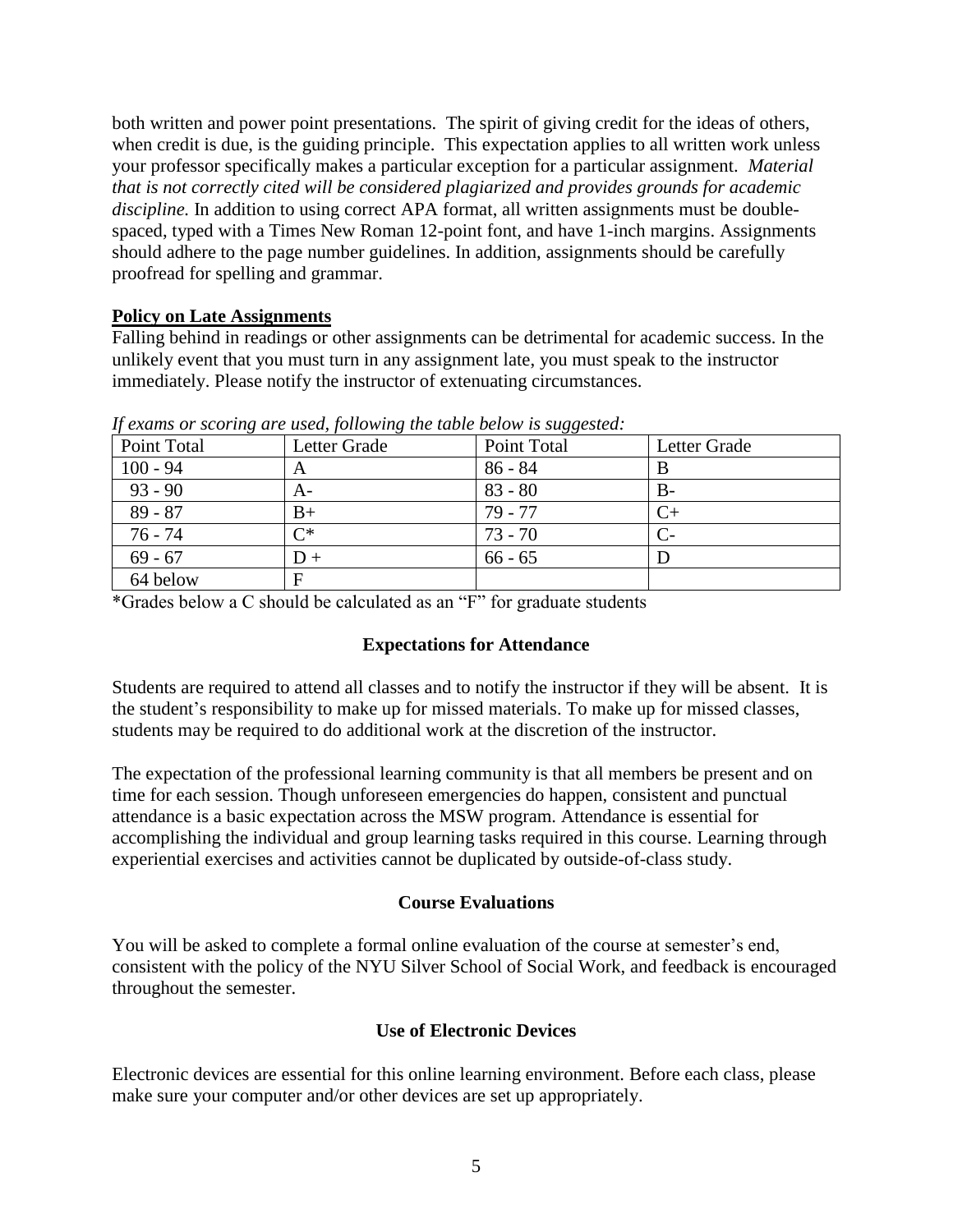### **Policy on Audio and Video Recording of Classes**

Audio and video recording of classes is prohibited without written consent of the instructor. Instructors may but are not required to seek the permission of other members of the class before providing consent. Permission to record will be at the sole discretion of the instructor except in cases in which recording is an approved accommodation from the Moses Center, for which permission to record shall be determined as part of an interactive process between the instructor, the student, and the Moses Center. When the instructor's permission is granted, students must sign the Audio and Video Recording Agreement form, which indicates their agreement to abide by the principles delineated on the form. Violation of the principles having to do with audio and video recording of class sessions may result in disciplinary action.

### **Faculty Adherences and Special Accommodations**

All instructors adhere to University and School policies regarding accommodations for students with disabilities, religious holidays, incomplete grades, and plagiarism. Students requesting reasonable classroom and/or field placement accommodations due to disability must register with the Moses Center for Student Accessibility. They should start the process by going to the [Moses Center website's landing page](https://www.nyu.edu/students/communities-and-groups/student-accessibility.html) and clicking on the link to the Online Accommodation Management Portal. Students requiring services are strongly encouraged to register prior to the upcoming semester or as early as possible during the semester to ensure timely implementation of approved accommodations. Disability Specialists are available at the Moses Center for consultation upon request.

## **Course Readings and/or Media**

### **Required Text:**

Fernando Chang-Muy, J. D., & Congress, E. P. (Eds.). (2015). *Social work with immigrants and refugees: Legal issues, clinical skills, and advocacy*. Springer Publishing Company. (e-Book is available at NYU Library, log in required. [https://ebookcentral-proquest](https://ebookcentral-proquest-com.proxy.library.nyu.edu/lib/nyulibrary-ebooks/detail.action?docID=4102341)[com.proxy.library.nyu.edu/lib/nyulibrary-ebooks/detail.action?docID=4102341](https://ebookcentral-proquest-com.proxy.library.nyu.edu/lib/nyulibrary-ebooks/detail.action?docID=4102341) )

All other readings and/or media are available online or at the NYU Classes.

### **Suggested Sources:**

The best source of numerical data on immigration is found in the US Department of Homeland Security Yearbook of Immigration Statistics<http://www.dhs.gov/yearbook-immigration-statistics> and the US Department of Health and Human Services: Administration for Children and Families: Office of Refugee Resettlement. *Annual ORR Report to Congress*  <http://www.acf.hhs.gov/programs/orr/resource/annual-orr-reports-to-congress>

The Migration Policy Institute features both US and international data and analysis from leading scholars in the field:<http://www.migrationinformation.org/datahub/comparative.cfm>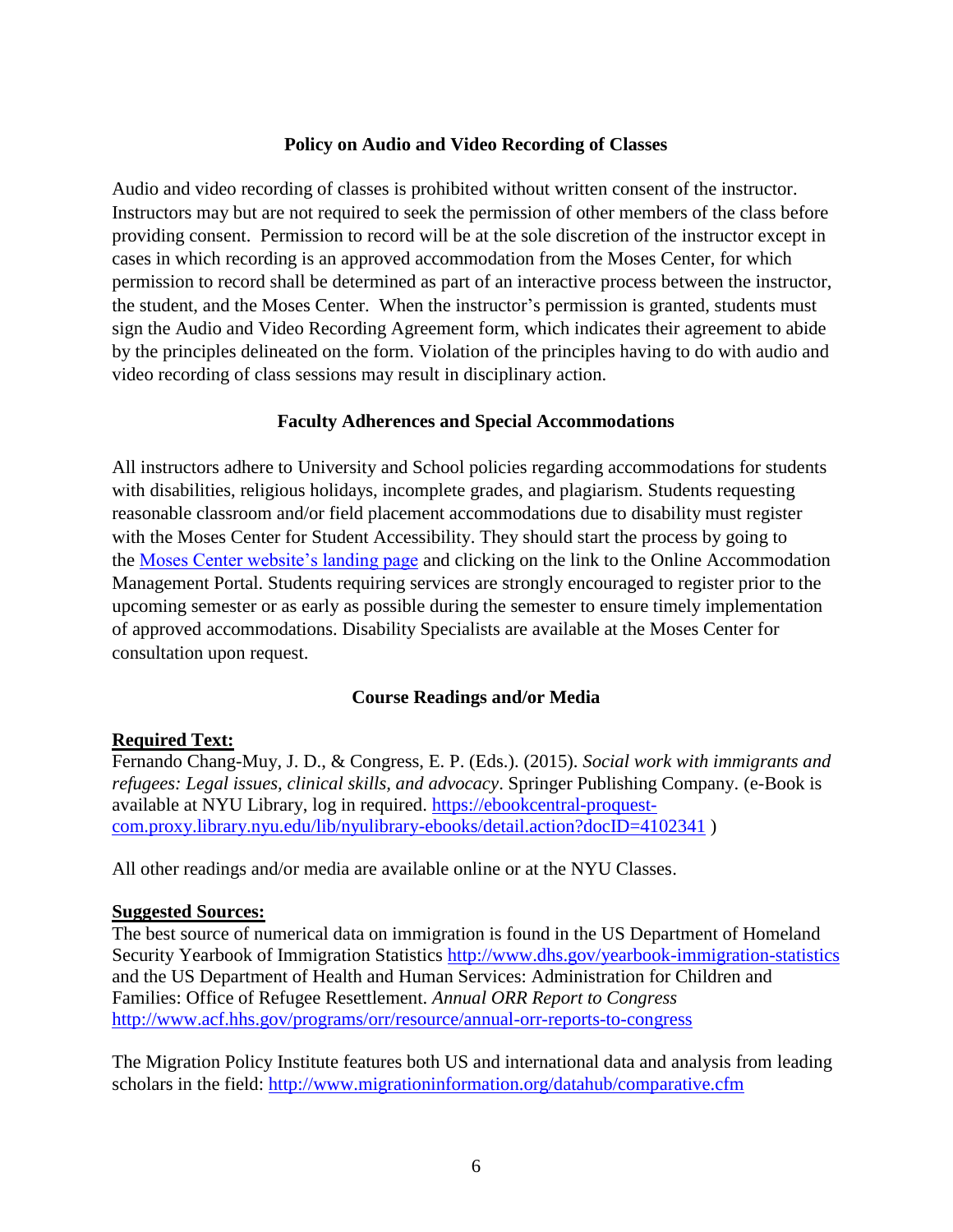The Urban Institute has ongoing research on immigration. Most of its reports can be found at [www.urban.org](http://www.urban.org/) 

To keep up with trends in immigration, highly recommend reading one or more of the following newspapers on a regular base: The Washington Post [www.washingtonpost.com](http://www.washingtonpost.com/) The New York Times [www.nytimes.com](http://www.nytimes.com/) The Los Angeles Times [www.latimes.com](http://www.latimes.com/)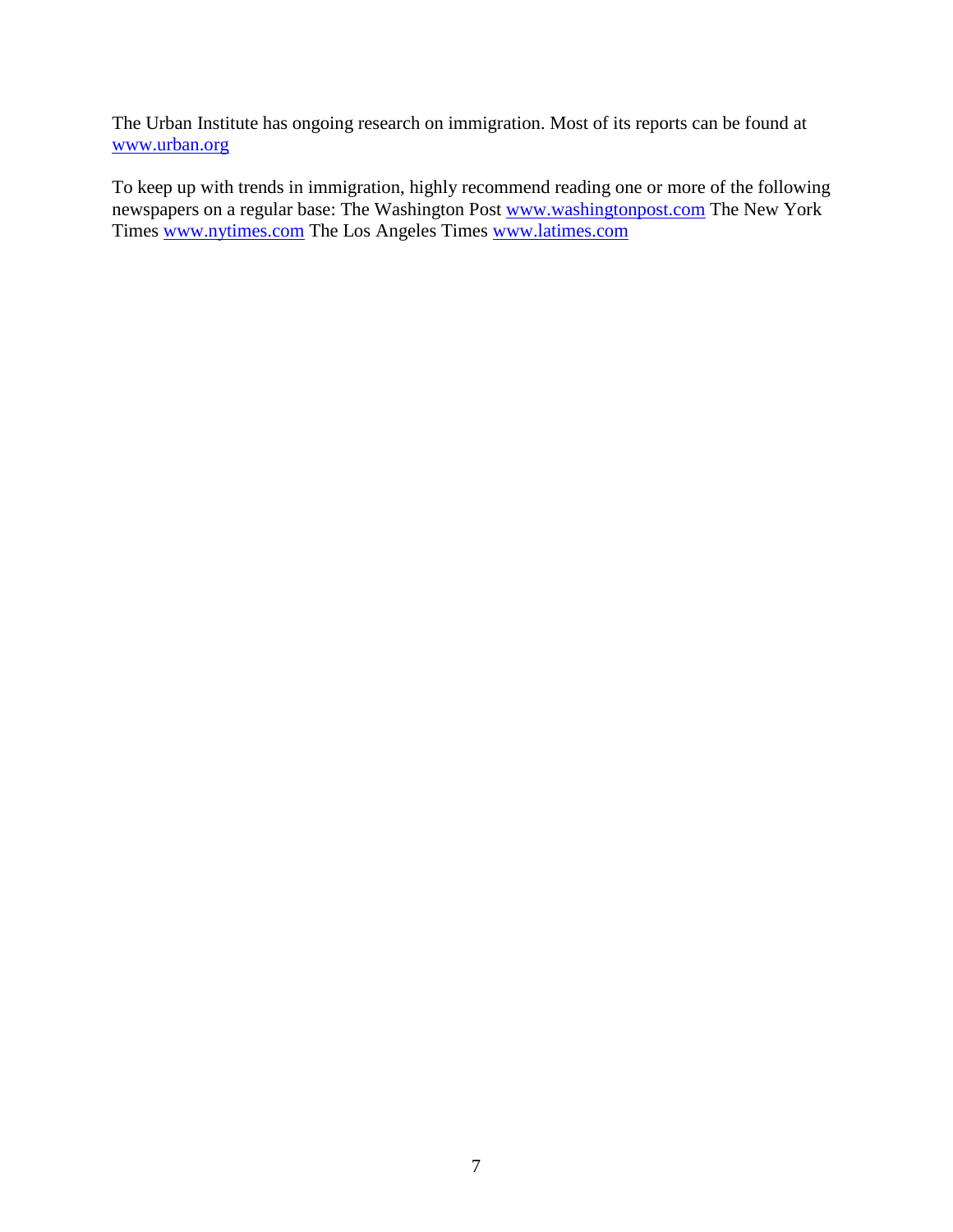#### **Class Schedule**

|  | 9/8 |  |  |  |  | Introduction: Changing Dynamics of Social Work Practice |
|--|-----|--|--|--|--|---------------------------------------------------------|
|--|-----|--|--|--|--|---------------------------------------------------------|

- Course introduction
- Changing dynamics of US society
- Social work practice: generalist perspective
- Professional dilemma working with immigrant/refugee populations

#### Readings:

- Engstrom, D. W., & Okamura, A. (2007). A nation of immigrants: A call for a specialization in immigrant well-being. *Journal of Ethnic & Cultural Diversity in Social Work*, *16*(3-4), 103-111.
- Haidar, A. (2017). Social Workers and the Protection of Immigrant and Refugee Rights. Available at [http://www.ssa.uchicago.edu/social](http://www.ssa.uchicago.edu/social-workers-and-protection-immigrant-and-refugee-rights)[workers-and-protection-immigrant-and-refugee-rights](http://www.ssa.uchicago.edu/social-workers-and-protection-immigrant-and-refugee-rights)
- Chapter 2: Immigration's impact on the past and future U.S. population change. *Pew Research Center*. Available at [https://www.pewresearch.org/hispanic/2015/09/28/chapter-2](https://www.pewresearch.org/hispanic/2015/09/28/chapter-2-immigrations-impact-on-past-and-future-u-s-population-change/) [immigrations-impact-on-past-and-future-u-s-population-change/](https://www.pewresearch.org/hispanic/2015/09/28/chapter-2-immigrations-impact-on-past-and-future-u-s-population-change/)
- Batalova, J., Blizzard, B. & Bolter, J. (2020). Frequently requested statistics on immigrants and immigration in the United States. *Migration Policy Institute*. Available at [https://www.migrationpolicy.org/article/frequently-requested](https://www.migrationpolicy.org/article/frequently-requested-statistics-immigrants-and-immigration-united-states?gclid=EAIaIQobChMIs8i757OU2wIVECSBCh2ONQuxEAAYASAAEgLrOPD_BwE)[statistics-immigrants-and-immigration-united](https://www.migrationpolicy.org/article/frequently-requested-statistics-immigrants-and-immigration-united-states?gclid=EAIaIQobChMIs8i757OU2wIVECSBCh2ONQuxEAAYASAAEgLrOPD_BwE)[states?gclid=EAIaIQobChMIs8i757OU2wIVECSBCh2ONQuxEA](https://www.migrationpolicy.org/article/frequently-requested-statistics-immigrants-and-immigration-united-states?gclid=EAIaIQobChMIs8i757OU2wIVECSBCh2ONQuxEAAYASAAEgLrOPD_BwE) [AYASAAEgLrOPD\\_BwE](https://www.migrationpolicy.org/article/frequently-requested-statistics-immigrants-and-immigration-united-states?gclid=EAIaIQobChMIs8i757OU2wIVECSBCh2ONQuxEAAYASAAEgLrOPD_BwE) .

#### 2 9/15 Migration Theories

- Discussion: Assignment One
- Theories of migration: Why people move?
- Regulating migration in the era of globalization

Readings:

Textbook, Ch 1

- Brettell, C. B, & Hollifield, J. F. (2007). Introduction: Migration theory: Talking across disciplines. In C. B. Bretell & J. F. Hollifield (Eds.), *Migration theory: Talking across disciplines* (pp. 1-26). New York: Routledge.
- Massey, D.S., Arango, J., Koucouci, A., Pelligrino, A., & Taylor, J.E. (1993). Theories of international migration: Review and appraisal. *Population and Development Review,* 19, 431-466.
- Portes, A., & DeWind, J. (2004). A cross-Atlantic dialogue: The progress of research and theory in the study of international migration. *International migration Review, 38* (3), 828-851.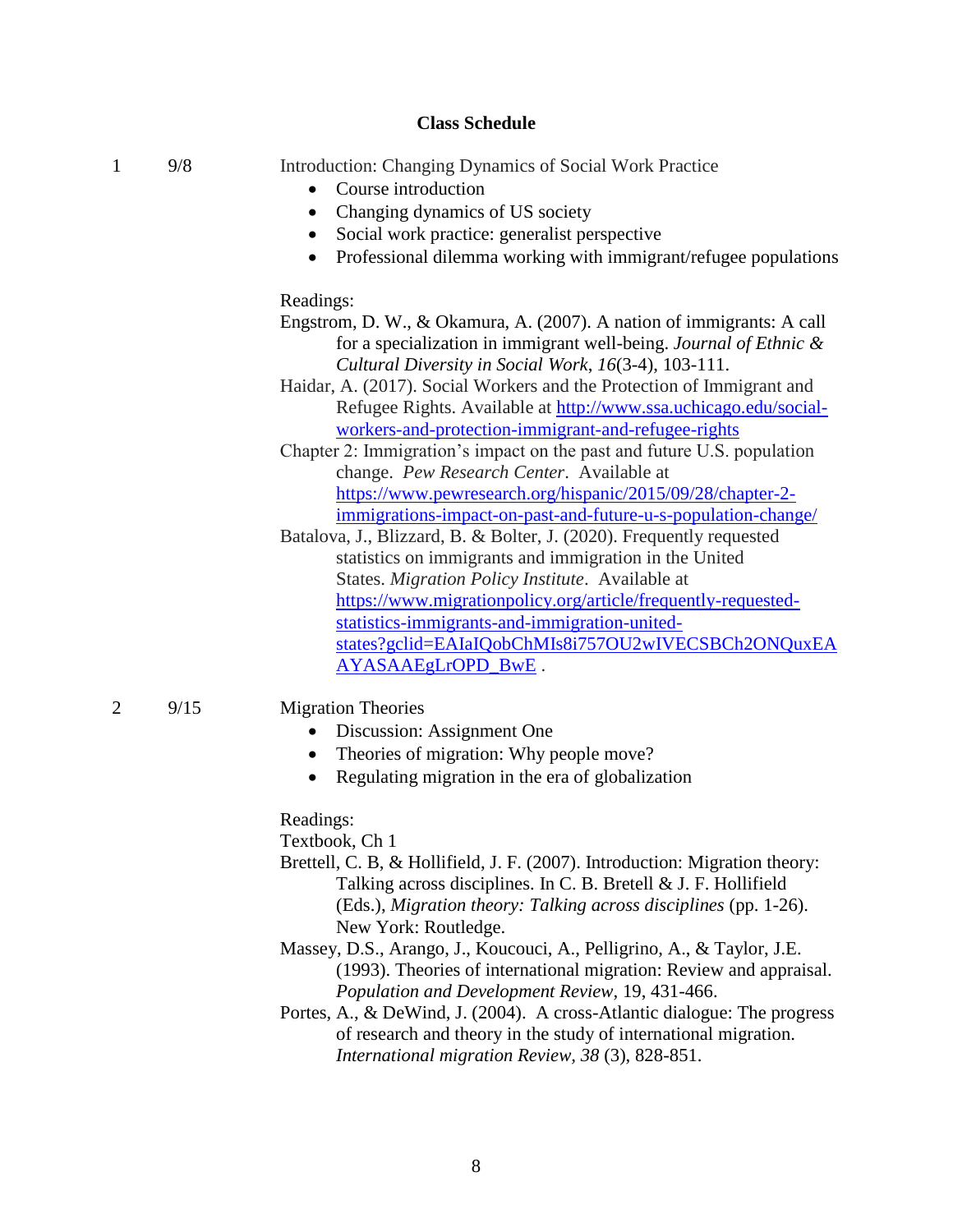Recommended: MPI's 17th Annual Immigration Law and Policy Conference (online)

When: September 21-22, 2:00 to 5:00 ET (both days) See conference schedule and topics in the Appendix.

- 3 9/22 US Immigration Policies and Challenges
	- Visa, processing, and enforcement
	- Legal protection (or lack thereof) for vulnerable population
	- Public benefits and welfare eligibility
	- Impact of laws and policies (or lack thereof) on children, families, and communities

#### Readings:

Textbook, Ch 2 & 13

- Artiga, S., & Ubri, P. (2017). Living in an immigrant family in America: How fear and toxic stress are affecting daily life, well-being, & health. *Menlo Park, CA: Kaiser Family Foundation*.
- Warren, S. (2016). The U visa for immigrant victims of violent crime: What social workers need to know. *Journal of Ethnic & Cultural Diversity in Social Work*, *25*(4), 320-324.

#### 4 9/29 Policy Reforms in the Era of Austerity and COVID

- Discussion: Deportation, border crisis and immigration reform
- Three themes of debates: Economic, fiscal and political themes
- Discussion: Impact of COVID and post-COVID immigration

#### Readings:

Textbook, Ch 8

DeSipio, L. (2011). Immigrant incorporation in an era of weak civic institutions: Immigrant civic and political participation in the United States. *American Behavioral Scientist, 55* (9), 1189-1213.

Furman, R., Ackerman, A. R., Loya, M., Jones, S., & Egi, N. (2012). The criminalization of immigration: Value conflicts for the social work profession. *Journal of Sociology and Social Welfare*, *39*(1), 169- 185.

Garrett, T. M. (2020). COVID-19, wall building, and the effects on Migrant Protection Protocols by the Trump administration: the spectacle of the worsening human rights disaster on the Mexico-US border. *Administrative Theory & Praxis*, 1-9.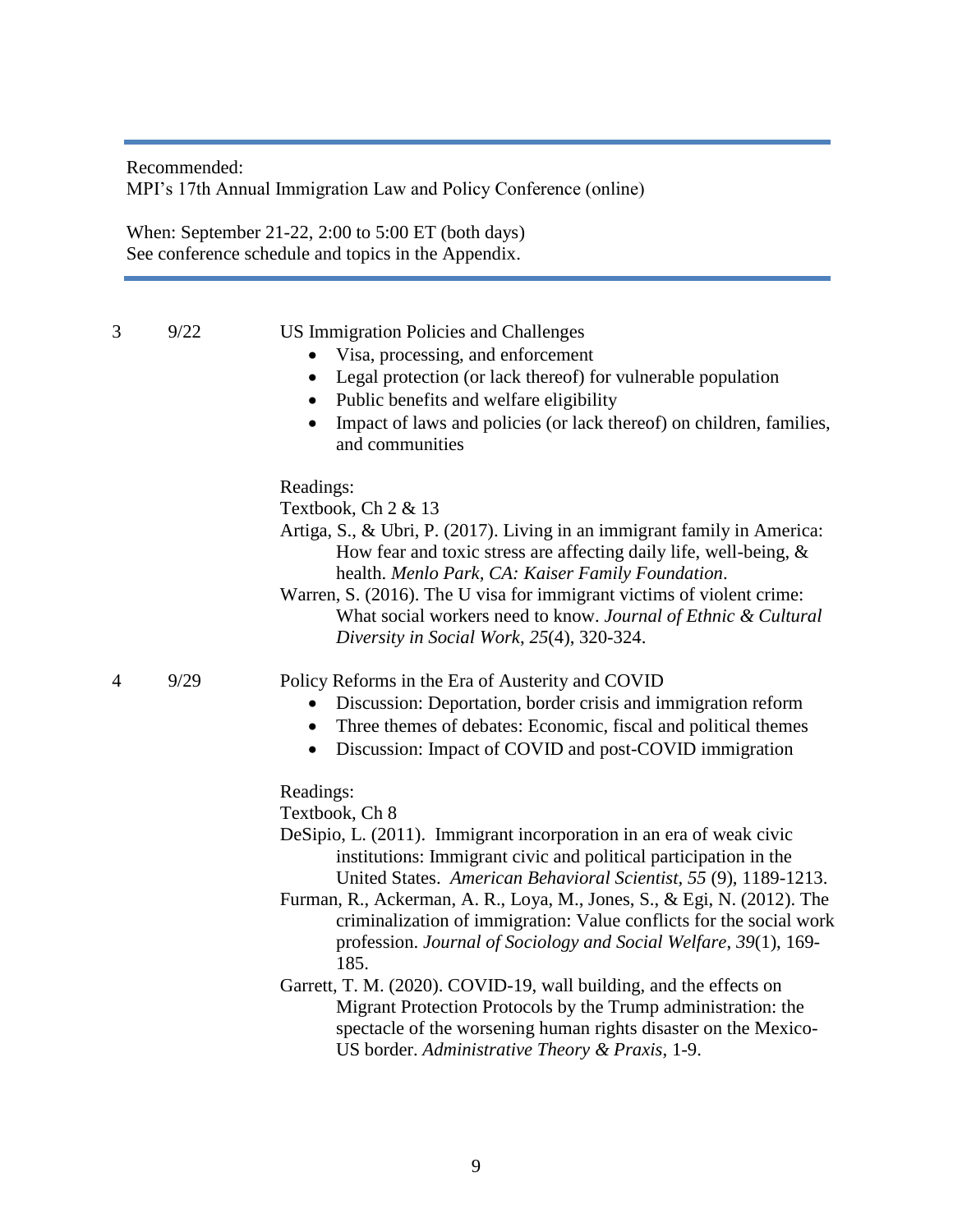|   |       | Review of the US Immigration Reform Resources, MPI<br>https://www.migrationpolicy.org/programs/us-immigration-policy-<br>program/CIR                                                                                                                                                                                                                                                                                                                                                                                                                                                                                                                                                                                             |
|---|-------|----------------------------------------------------------------------------------------------------------------------------------------------------------------------------------------------------------------------------------------------------------------------------------------------------------------------------------------------------------------------------------------------------------------------------------------------------------------------------------------------------------------------------------------------------------------------------------------------------------------------------------------------------------------------------------------------------------------------------------|
| 5 | 10/6  | Special Issues of Refuge and Resettlement<br>Discussion: Ethics of refugee policy making<br>Services for refugee/asylee populations<br>$\bullet$<br>Trauma<br>$\bullet$                                                                                                                                                                                                                                                                                                                                                                                                                                                                                                                                                          |
|   |       | Readings:<br>Johnson, H., & Thompson, A. (2008). The development and maintenance<br>of post-traumatic stress disorder (PTSD) in civilian adult survivors<br>of war trauma and torture: A review. Clinical psychology review,<br>$28(1)$ , 36-47.<br>Tyson, C. (2017). Towards a new framework for integration in the<br>US. Forced Migration Review, (54), 48-49.<br>Review of refugee services https://www.acf.hhs.gov/orr/refugees<br>Refugee admissions and resettlement policy, CRS Report.<br>https://fas.org/sgp/crs/misc/RL31269.pdf<br>Factsheet: Asylum in the United States<br>https://www.americanimmigrationcouncil.org/research/asylum-<br>united-states                                                            |
| 6 | 10/13 | Special Issues of Human Trafficking<br>(Anti)human trafficking policies<br>Services for human trafficking victims<br>$\bullet$<br>Unaccompanied minors<br>٠                                                                                                                                                                                                                                                                                                                                                                                                                                                                                                                                                                      |
|   |       | Readings:<br>Davy, D. (2016). Anti-human trafficking interventions: How do we know<br>if they are working?. American Journal of Evaluation, 37(4), 486-<br>504.<br>Evans, K., Diebold, K., & Calvo, R. (2018). A call to action: Re-<br>imagining social work practice with unaccompanied<br>minors. Advances in Social Work, 18(3), 788-807.<br>Weitzer, R. (2015). Human trafficking and contemporary slavery. Annual<br>Review of Sociology, 41, 223-242.<br>Review of US human trafficking laws and regulations<br>https://www.dhs.gov/human-trafficking-laws-regulations<br>Review of services available to victims of human trafficking<br>https://www.acf.hhs.gov/sites/default/files/orr/traffickingservices<br>$0.$ pdf |
| 7 | 10/20 | Working with Muslim Clients and Islamic Communities after 911<br>Wellbeing of Muslim and Islamic communities in today's context                                                                                                                                                                                                                                                                                                                                                                                                                                                                                                                                                                                                  |

• Spirituality, culture, and social work practice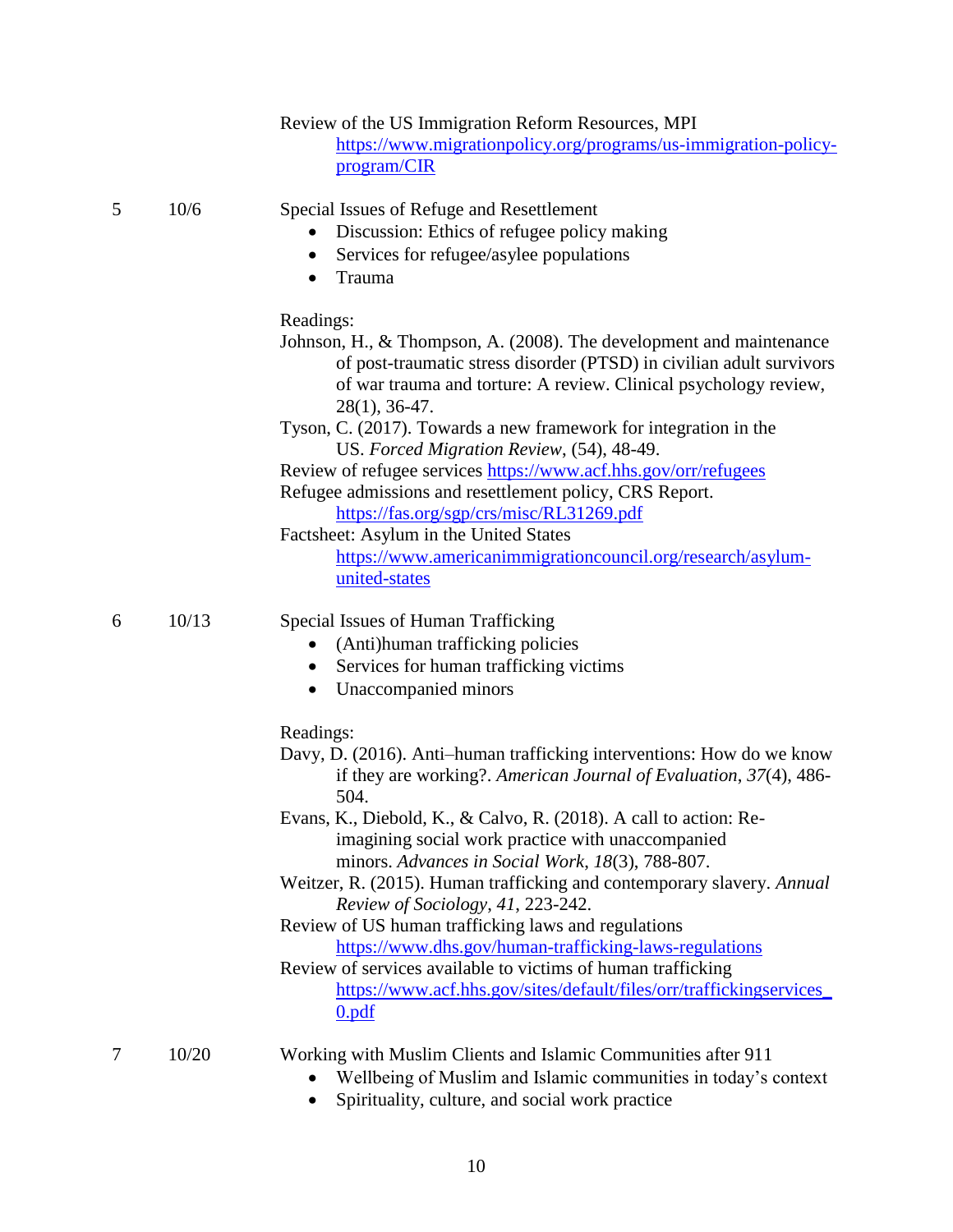|  |  |  |  |  | <b>Guest Speaker Dr. Ifrah Mahamud Magan (TBD)</b> |  |
|--|--|--|--|--|----------------------------------------------------|--|
|--|--|--|--|--|----------------------------------------------------|--|

Readings:

- Abdullah, S. (2015). An Islamic perspective for strengths-based social work with Muslim clients. *Journal of Social Work Practice*, *29*(2), 163-172.
- Abu-Ras, W., Suárez, Z. E., & Abu-Bader, S. (2018). Muslim Americans' safety and well-being in the wake of Trump: A public health and social justice crisis. *American Journal of Orthopsychiatry*, *88*(5), 503.
- Ahmed, S. R., Amer, M. M., & Killawi, A. (2017). The ecosystems perspective in social work: Implications for culturally competent practice with American Muslims. *Journal of Religion & Spirituality in Social Work: Social Thought*, *36*(1-2), 48-72.
- Al-Krenawi, A. (2016). The role of the mosque and its relevance to social work. *International Social Work*, *59*(3), 359-367.

#### 8 10/27 Principles and Theories of Social Work Practice

- Service delivery principles and models
- Structural barriers of service utilization
- Discussion: Service utilization behavior and culture

Readings:

Textbook, Ch 3&4

- Camarota, S. A. (2015). Welfare Use by Immigrant and Native Households. *Center for Immigration Studies, The Center for Immigration Studies,* Available at [http://cis.org/Welfare-Use-](http://cis.org/Welfare-Use-Immigrant-Native-Households)[Immigrant-Native-Households](http://cis.org/Welfare-Use-Immigrant-Native-Households)
- Derr, A. S. (2016). Mental health service use among immigrants in the United States: A systematic review. *Psychiatric Services*, *67*(3), 265-274.
- Montoya-Galvez, C. (August 12, 2019). New Trump administration cracks down on welfare benefits use by legal immigrants. CBS News. [https://www.cbsnews.com/news/what-is-a-public-charge-new](https://www.cbsnews.com/news/what-is-a-public-charge-new-trump-administration-rule-cracks-down-on-welfare-use-by-legal-immigrants/)[trump-administration-rule-cracks-down-on-welfare-use-by-legal](https://www.cbsnews.com/news/what-is-a-public-charge-new-trump-administration-rule-cracks-down-on-welfare-use-by-legal-immigrants/)[immigrants/](https://www.cbsnews.com/news/what-is-a-public-charge-new-trump-administration-rule-cracks-down-on-welfare-use-by-legal-immigrants/)

#### 9 11/3 Immigrant Community and Cohesion

- Immigrant niche and immigrant community
- Social/community co-ethnic cohesion and integration
- Immigrant community and policy practice

Readings: Textbook, Ch 14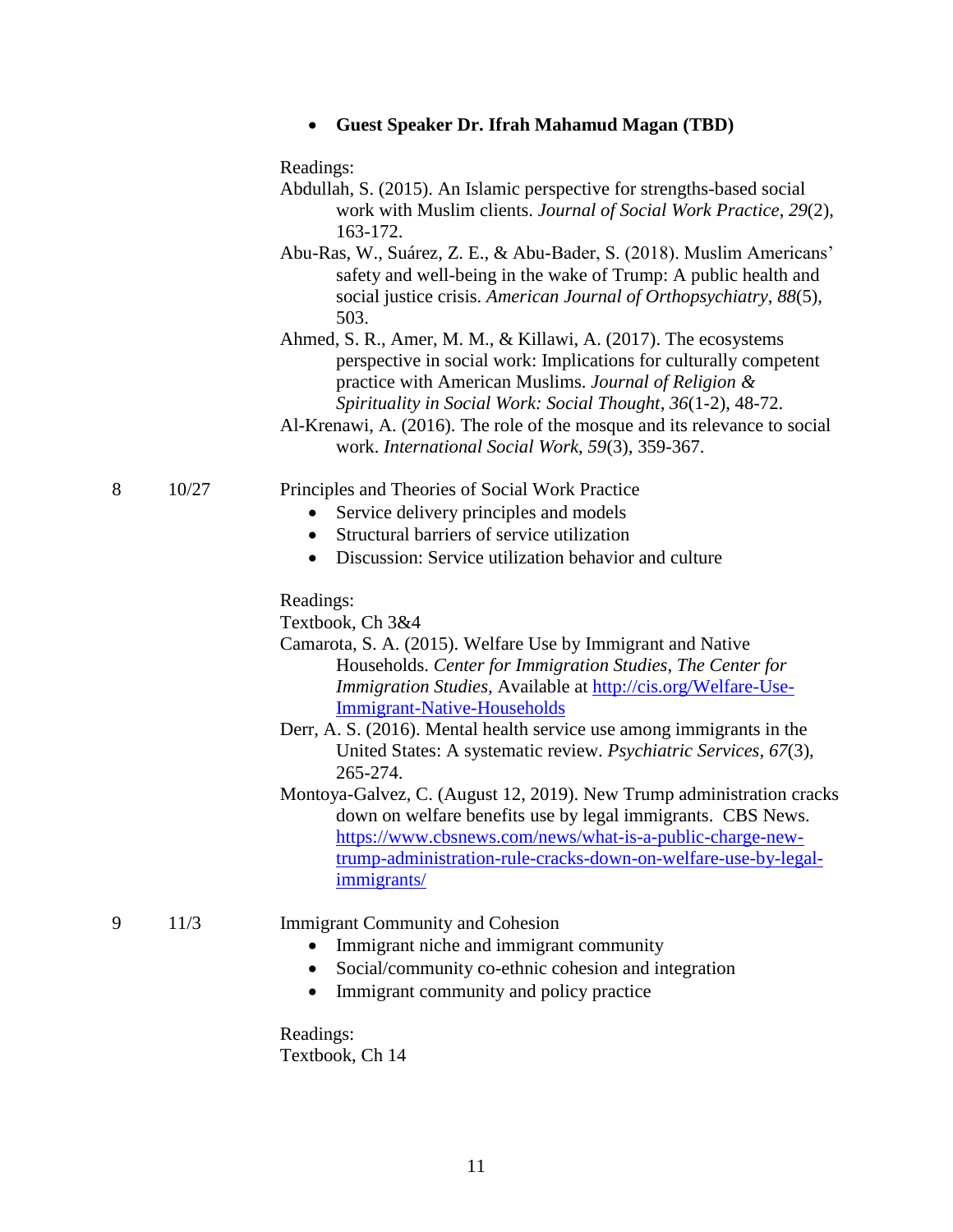|    |       | Chun, J. J., Lipsitz, G., & Shin, Y. (2013). Intersectionality as a social<br>movement strategy: Asian immigrant women advocates. Signs:<br>Journal of Women in Culture and Society, 38(4), 917-940.<br>Grossman, S. F., Cardoso, R. M., Belanger, G. G., Belski, J., Corethers, T.<br>C., Pettinelli, M. E., & Redd, M. A. (2000). Pilsen and the<br>resurrection project: Community organization in a Latino<br>community. Journal of poverty, 4(1-2), 131-149.<br>Waldinger, R. (2003). Networks and niches: The continuing significance<br>of ethnic connections. In Loury, G., Modood, T. & Teles, S. (eds.)<br>Race, ethnicity and social mobility in the US and UK (pp.342-362).<br>New York: Cambridge University Press. |
|----|-------|----------------------------------------------------------------------------------------------------------------------------------------------------------------------------------------------------------------------------------------------------------------------------------------------------------------------------------------------------------------------------------------------------------------------------------------------------------------------------------------------------------------------------------------------------------------------------------------------------------------------------------------------------------------------------------------------------------------------------------|
| 10 | 11/10 | Culture, Acculturation, Assimilation, Integration and Family<br>Living in two cultures<br>$\bullet$<br>Integration, incorporation and inclusion<br>$\bullet$<br>Immigrant family<br>$\bullet$                                                                                                                                                                                                                                                                                                                                                                                                                                                                                                                                    |
|    |       | Readings:<br>Berry, J. W. (2005). Acculturation: Living successfully in two<br>cultures. International journal of intercultural relations, 29(6),<br>697-712.<br>Falicov, C. J. (2003). Immigrant family processes. In F. Walsh (Ed.),<br>Normal family processes: Growing diversity and complexity (3rd<br>ed., pp. 250-268). New York: The Guilford Press.<br>Glick, J. E. (2010). Connecting complex processes: A decade of research<br>on immigrant families. Journal of Marriage and Family, 72(3),<br>498-515.<br>Treas, J. (2014). Incorporating immigrants: Integrating theoretical<br>frameworks of adaptation. Journals of Gerontology Series B:<br>Psychological Sciences and Social Sciences, 70(2), 269-278.        |
| 11 | 11/17 | <b>Culturally Appropriate Health Services</b><br>Health insurance coverage and disparity<br>Healthy immigrant paradox<br>Language and beyond<br>٠                                                                                                                                                                                                                                                                                                                                                                                                                                                                                                                                                                                |
|    |       | Readings:<br>Textbook, Ch 5<br>Betancourt, J. R., Green, A. R., Carrillo, J. E., & Owusu Ananeh-<br>Firempong, I. I. (2003). Defining cultural competence: A practical<br>framework for addressing racial/ethnic disparities in health and<br>health care. Public Health Reports. 118(4), 293-302.<br>Grace, B. L., Bais, R., & Roth, B. J. (2018). The violence of uncertainty—<br>undermining immigrant and refugee health. N Engl J<br>Med, 379(10), 904-905.                                                                                                                                                                                                                                                                 |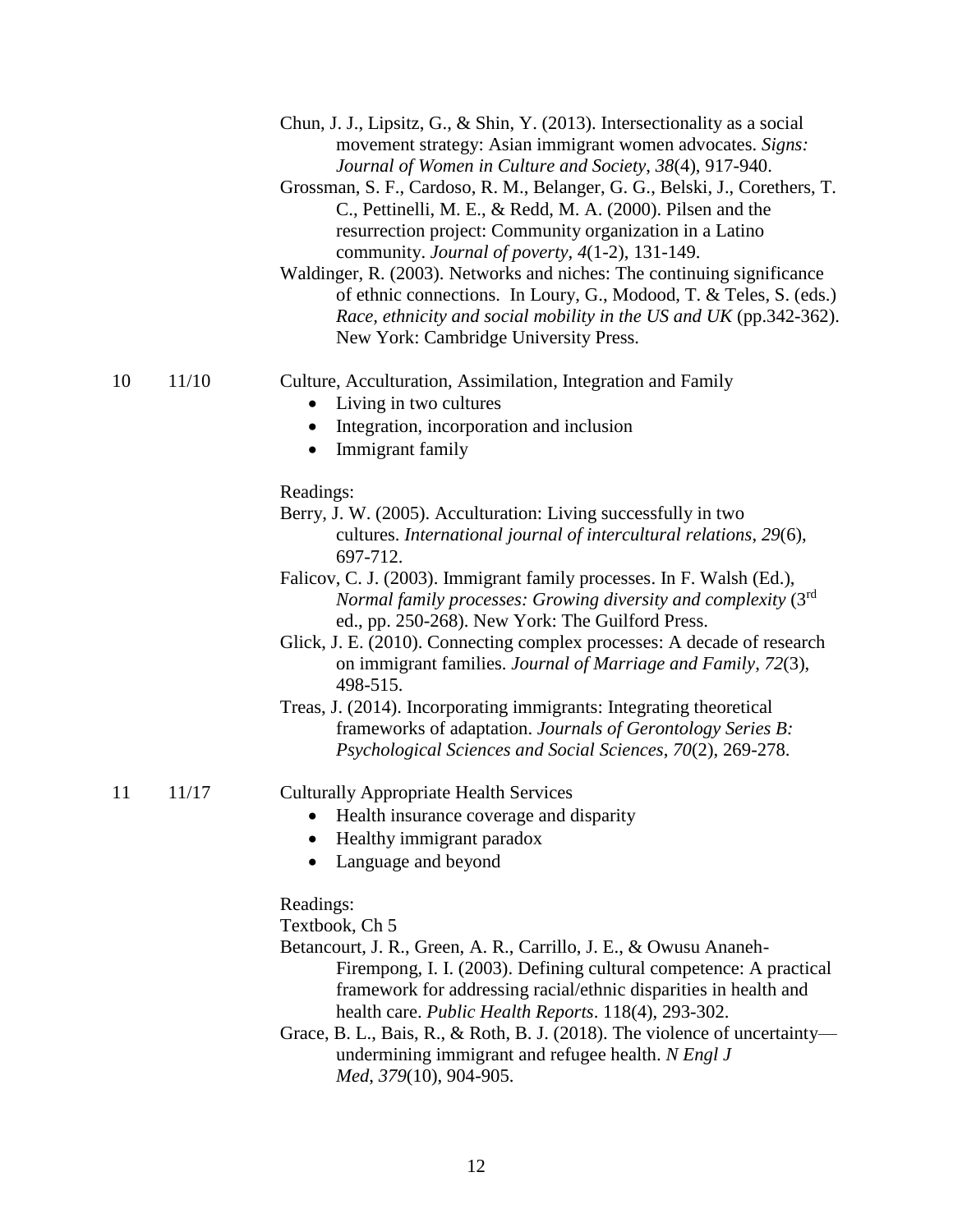- Markides, K. S., & Rote, S. (2015). Immigrant health paradox. *Emerging trends in the social and behavioral sciences: An interdisciplinary, searchable, and linkable resource*, 1-15.
- VanderWielen, L. M., Enurah, A. S., Rho, H. Y., Nagarkatti-Gude, D. R., Michelsen-King, P., Crossman, S. H., & Vanderbilt, A. A. (2014). Medical interpreters: Improvements to address access, equity, and quality of care for limited-English-proficient patients. *Academic Medicine*, *89*(10), 1324-1327.

### 12 11/24 Cross-Cultural Mental Health Services

- Mental health, substance abuse, and service access
- Specific issues of refugees
- Assessment tools for immigrants and refugees

Readings:

Textbook, Ch 6

- Kirmayer, L. J., Narasiah, L., Munoz, M., Rashid, M., Ryder, A. G., & Guzder, J. (2011). Common mental health problems in immigrants and refugees: General approach in primary care. *CMAJ, 183* (12).
- Leong, F. T., & Kalibatseva, Z. (2011, March). Cross-cultural barriers to mental health services in the United States. In *Cerebrum: the Dana forum on brain science* (Vol. 2011). Dana Foundation. Available at<https://www.ncbi.nlm.nih.gov/pmc/articles/PMC3574791/>
- Nickerson, A., Bryant, R. A., Silove, D., & Steel, Z. (2011). A critical review of psychological treatments of posttraumatic stress disorder in refugees. *Clinical psychology review*, *31*(3), 399-417.

#### 13 12/1 Migrant Children

- Immigrant children in the child welfare system
- Immigrant children development issues
- Bilingual education, school and beyond

Readings:

Textbook, Ch 9

- Portes, A., Fernandez-Kelly, P., & Haller, W. (2009). The adaptation of the immigrant second generation in America: A theoretical overview and evidence. *Journal of Ethnic and Migration Studies, 35* (7), 1077-1104.
- Suarez-Orozco, C., Onaga, M., & de Lardemelle, C. (2010). Promoting academic engagement among immigrant adolescents through school-family-community collaboration. *Professional School Counseling, 14* (1), 15-26.
- Zhou, M. (1997). Growing up American: The challenge confronting immigrant children and children of immigrants. *Annual Review of Sociology, 23*, 63-95.

13